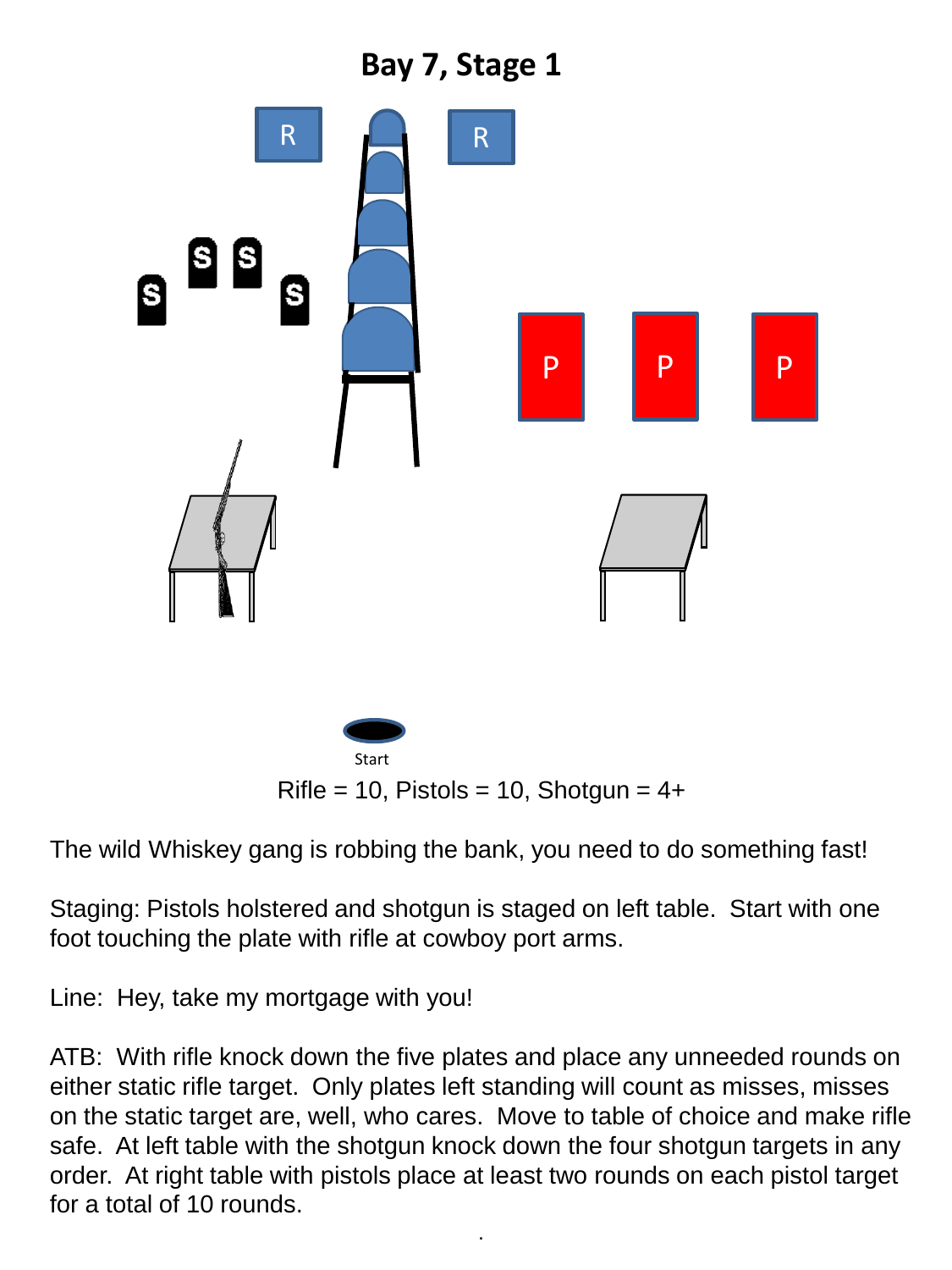



It's been a hot summer, but the beer in the local saloon is cold.

Staging: Pistols holstered and shotgun stage on the left table. Start with one foot touching the plate with rifle in hands.

Line: Give me a cold one!

ATB: Place five rounds on each of the rifle targets. Move to table of choice and make rifle safe. At right table with first pistol, starting on either end sweep the three pistol targets and then sweep the first two targets starting on the same end as before. With second pistol repeat instructions starting on the opposite end (i.e. 1, 2, 3, 1, 2 then 3, 2, 1, 3, 2). At left table with shotgun knock down the four shotgun targets in any order.

.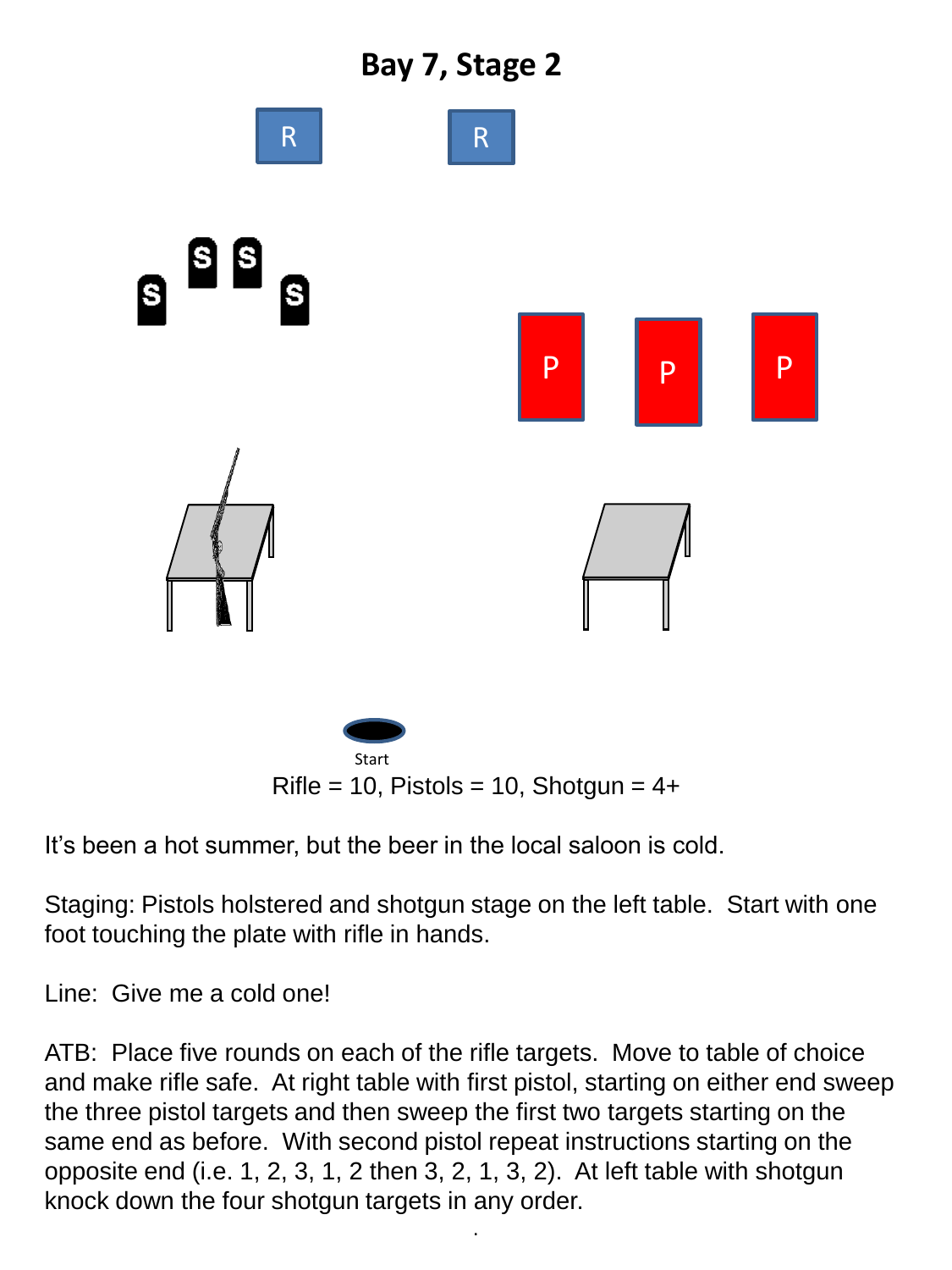

 $Rifle = 10$ , Pistols = 10, Shotgun = 4+

Who is that in bed with your spouse? This is just pissing you off.

Staging: Pistols holstered, rifle staged on center table and shotgun on right table. Start at table of choice, both hands touching the table, but not a gun.

Line: Die, you cheating dog!

ATB: If starting at the left table, with first pistol, place one round on each forward pistol target then triple tap one of the rear pistol targets. With second pistol place one round on each forward pistol target and then triple tap the other rear pistol target. Move to center table and with rifle engage the rifle targets per pistol instructions. Proceed to the right table and with shotgun knock down the shotgun targets in any order.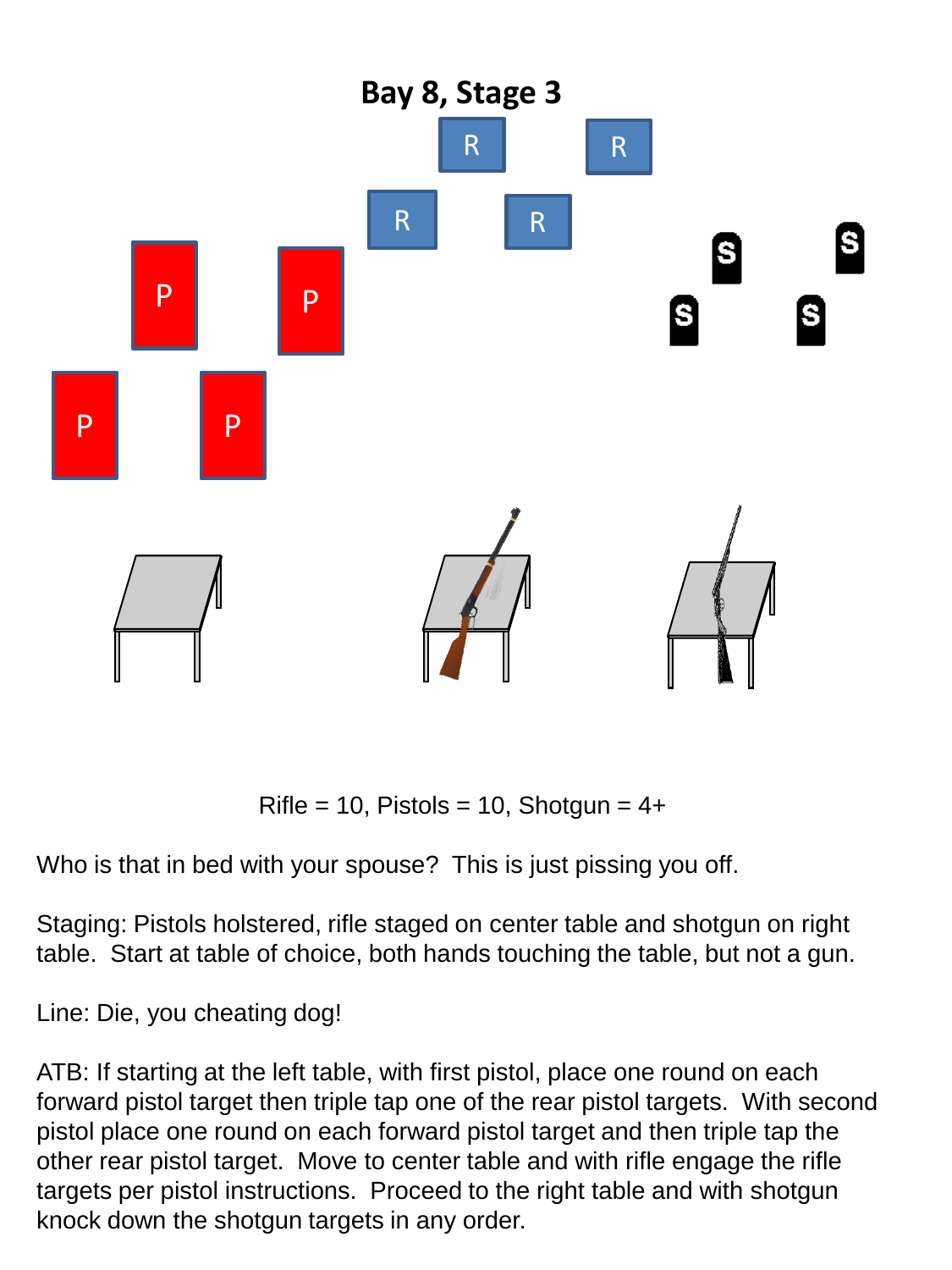

 $Rifle = 10$ , Pistols = 10, Shotgun = 4+

Cooling off in the river, you see something flashy, could it be…

Staging: Pistols staged on left table, rifle staged on center table and shotgun on right table. Start at table of choice, both hands touching the gun(s) on the table.

Line: There's gold in the river!

ATB: If starting at the left table, with pistols, starting on either end, sweep the pistols targets in a progressive sweep (i.e. 1, 2,2, 3,3,3, 4,4,4,4). After use, pistols may be placed back on table or holstered. Move to center table and with rifle engage the rifle targets per pistol instructions. Proceed to the right table and with shotgun knock down the shotgun targets in any order.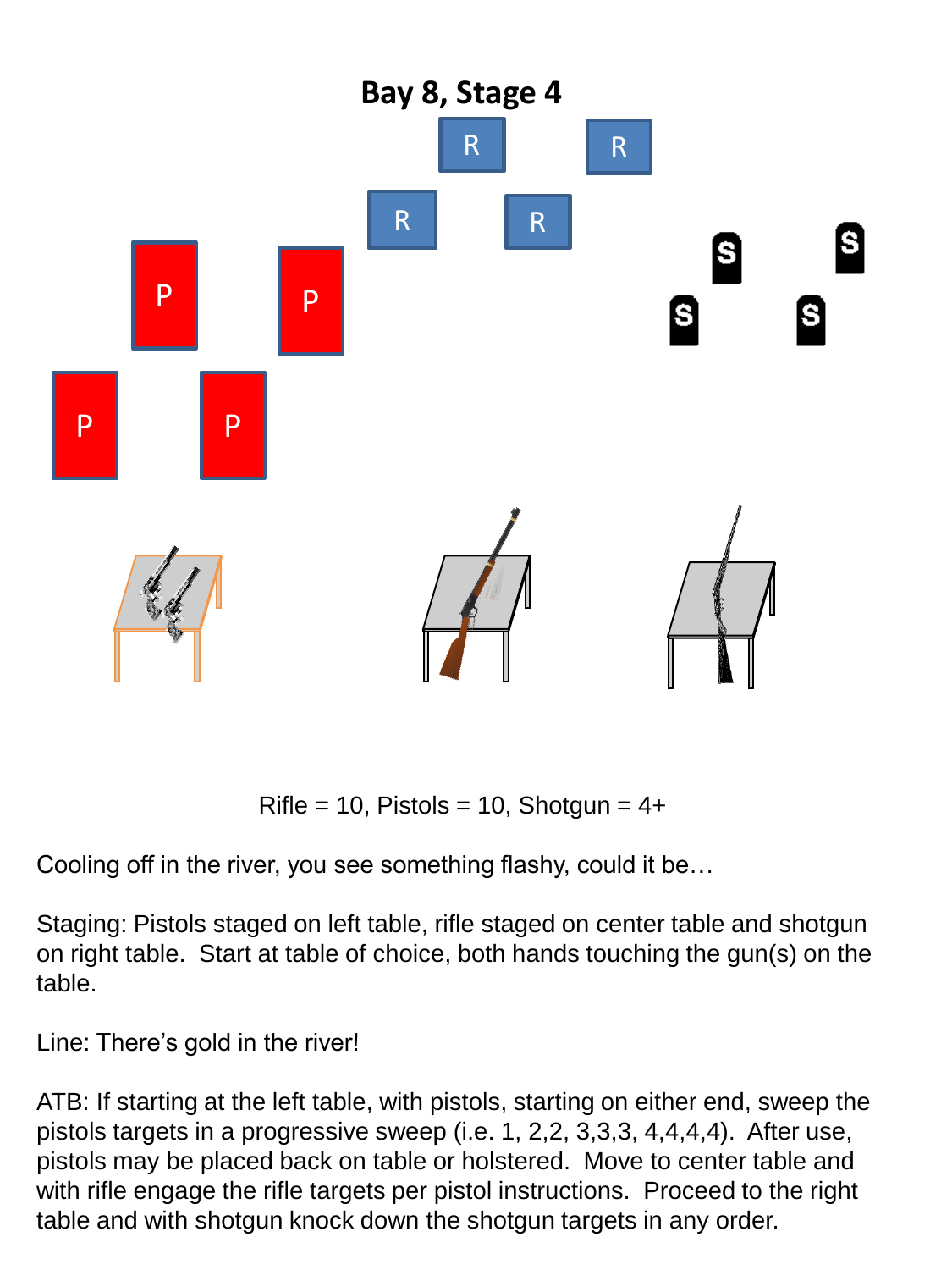

Dang it all, Buckshot Collins has just absconded with all the Irish whiskey in town.

Staging: Pistols holstered; shotgun staged on table. Start with rifle in hands, one foot touching the start plate.

Line: Don't steal our whiskey!

ATB: With rifle triple tap the target to the right, then double tap the other two targets, then triple tap the right target. Move to table and make rifle safe. Shooters choice with gun(s) to use next. With the shotgun knock down the six shotgun targets in any order. With pistols repeat rifle instructions.